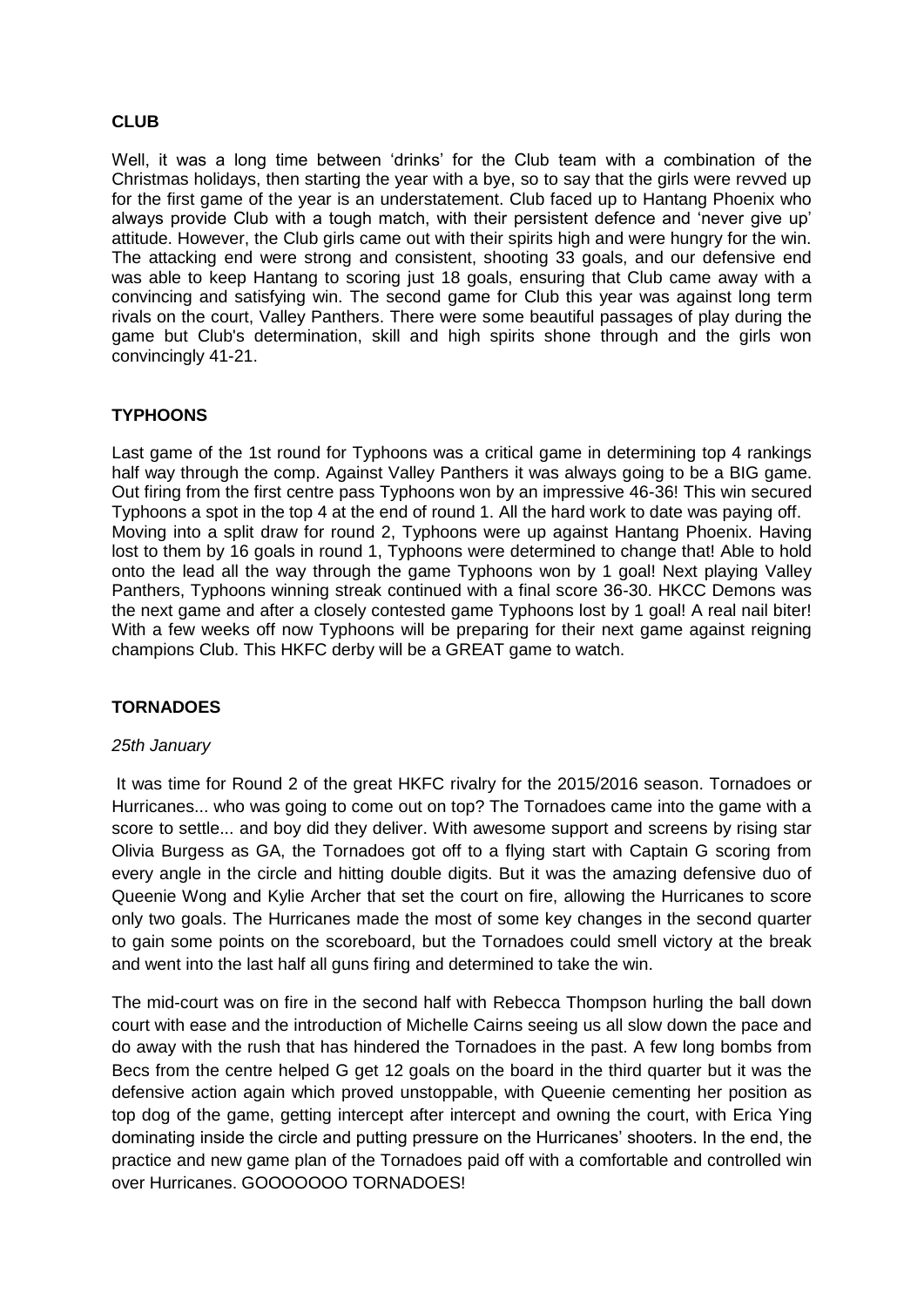## **HURRICANES**

#### *January 25th 2016*

Tonight's match was a very tough game between the tornadoes and the Hurricanes. After their previous match, resulting in a win for the Hurricanes. Unfortunately, for the Hurricanes this match resulted in a loss. Tonight the Hurricanes also welcomed their newest member Niamh Davies to the team!

The first quarter of the game was difficult for the Hurricanes, although we tried our best we were having trouble executing shots with their defense. Nonetheless we did not let that stop us from popping some in, we finished this quarter with a loss 10-2.

The next quarter saw some changes throughout the court. We gained more confidence in this quarter as the score was much closer. Unfortunately with consistent shooting from the tornadoes, we lost this quarter, the total score was 18-8 for the tornadoes.

After half time we started with fresh legs, we played perhaps our strongest quarter. Sadly, the score did not reflect this as the tornadoes ran away with the score. The score at the end of this quarter was 30-12.

Finally, in the last quarter we did not put our heads down and continued to play a consistent game. This quarter was much closer in score, despite our best efforts the tornadoes already had the match in the bag. With a final match score of 38-19 for the tornadoes. A tough loss for the Hurricanes.

#### *January 18th 2016*

After two losses in a row, the Hurricanes were ready for a win. Although the game was extremely tight, the Hurricanes were able to pull away in the end, winning 26-20 against the HKU Knights.

In the first quarter, both teams played well, with neither team able to get ahead. The quarter ended with a score of 5-5. This level of intensity continued into the second quarter, where still the game remained level at 8-8.

In the second half some changes were made in all areas of the court, and some fresh legs got a run around. It took a while for the new players to get comfortable, and at one point the Hurricanes were down by 4 goals! The quarter ended with a score of 17-15, with HKU ahead.

In the final quarter a few changes in defence were made, and the Hurricanes fought extremely hard to win the last quarter. Managing to keep HKU down to only 3 goals, the Hurricanes won the match with a score of 20-26. Good job Hurricanes - keep this up!

### *January 11th 2016*

Back after Christmas break, with only one training session under their belt, the Hurricanes played against the Valley Cougars. Unfortunately, they were not able to win.

In the first quarter, the Hurricanes swiftly got back into the groove of netball. They worked together well to win the quarter, 4-2. They managed to keep up this lead into the second quarter, ending it will a score of 8-5.

With some new legs on in the third quarter, the Hurricanes knew it would take a while to get used to the new players on court. Unfortunately, they were not able to flow together, loosing